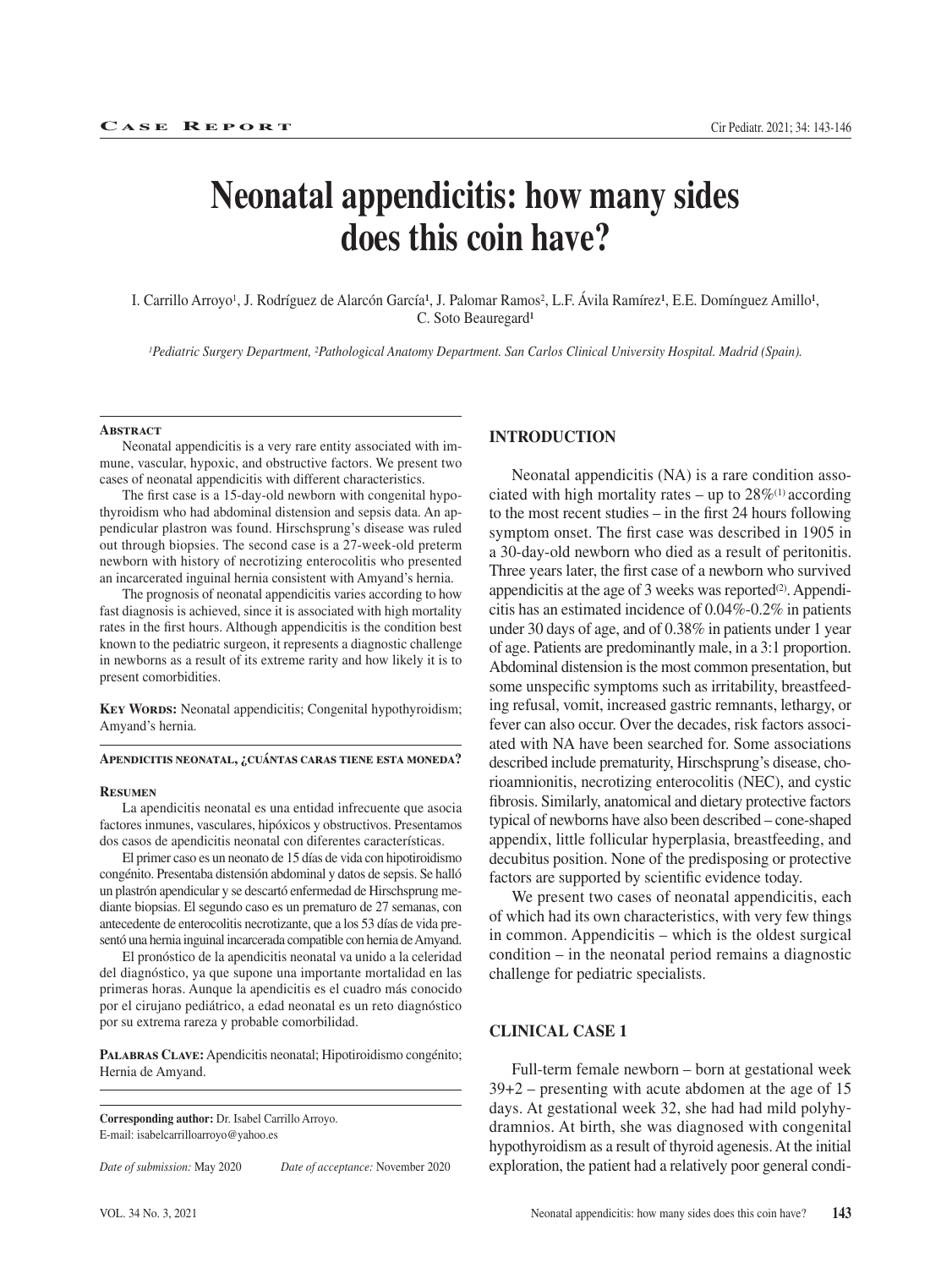

**Figure 1.** Abdominal ultrasonography using a linear transducer. Two tubular structures are identified – one with circumferential wall thickening (*upper arrow*) and the other being a lateral, 6 mm diameter one (*lower arrow*). Local and regional fat around both structures is hyperechogenic.



Figure 2. Histological image of the appendix with mucosal ulceration and an intense transmural polymorphonuclear inflammatory infiltrate (hematoxylin-eosin, 40x).



**Figure 3.** Histological image of the muscularis propria with presence of myenteric plexus (*arrows*) (hematoxylin-eosin, 100x), which allows Hirschsprung's disease to be ruled out.

tion with reticular skin, septic aspect, distended abdomen painful to palpation, and right iliac fossa guarding and tenderness. Remarkable blood count levels included 12.9 g/dl hemoglobin, 3.54x106 erythrocytes, 38.7% hematocrit, 7.55 mg/dl CRP, and 586 mg/dl fibrinogen. Leukocyte count, renal function, and electrolytes were normal. Emergency ultrasonography identified two tubular structures adjacent to the cecum – one of them slightly medial with circumferential wall thickening at its base and a diameter of 10 mm, and the other one lateral with a maxi-



**Figure 4.** Immunohistochemical confirmation (calretinin, 100x) of the presence of ganglion cells.

mum diameter of 6 mm. These images were interpreted to be suggestive of complicated Meckel's diverticulum and inflammation of the cecal appendix as a result of its proximity (Fig. 1). Emergency transverse laparotomy was decided upon, which demonstrated an appendicular plastron with perforated appendix in the middle third. Colonic wall biopsies including the cecum, the hepatic and splenic flexures, and the sigmoid colon were performed. Pathological examination showed the appendix had mucosal ulceration and an intense inflammatory infiltrate (Fig. 2). Hirschsprung's disease was ruled out, since the myenteric plexus was present in the muscularis propria, which was immunohistochemically confirmed (Figs. 3 and 4). The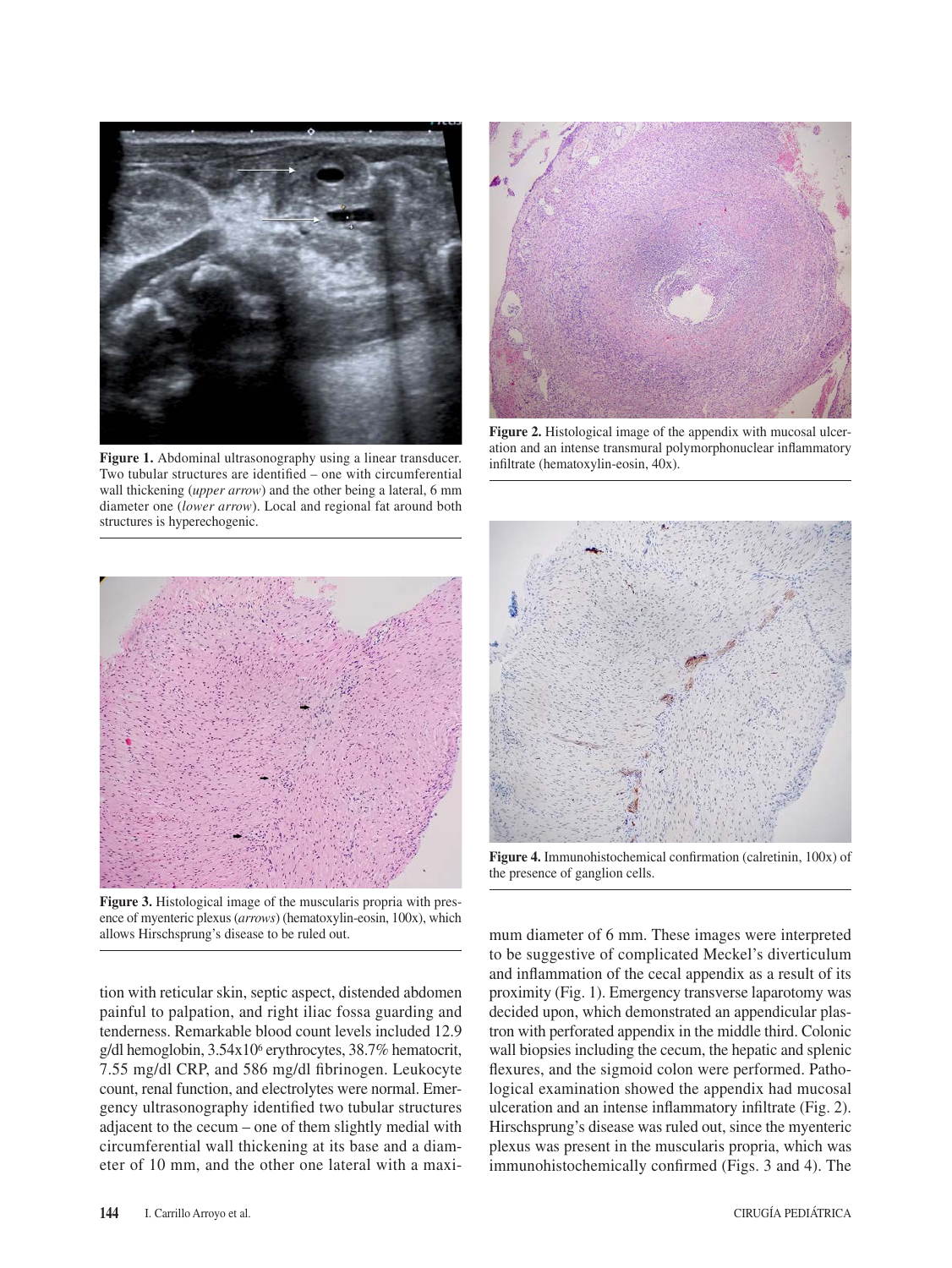

**Figure 5.** Anterolateral X-ray demonstrating a dilated loop with a "coffee bean" sign at the level of the scrotum.

patient initiated oral feeding 24 hours later and had a favorable progression. The postoperative period was uneventful.

# **CLINICAL CASE 2**

Preterm 1,016 g male newborn – born at gestational week 27 – who developed respiratory distress immediately post-birth following emergency Cesarean section as a result of HELLP (*Hemolysis Elevated Liver Enzymes Low Platelets*) syndrome. At 24 hours of age, general condition worsening, abdominal distension, and uncomplicated reducible bilateral inguinal hernia were evidenced. Blood count demonstrated 13.9x103/ml leukocyte and 8.3 mg/dl CRP levels, the remaining parameters being normal. Lateral X-ray showed the presence of subdiaphragmatic gas, consistent with pneumoperitoneum. Midline laparotomy media was performed, which found an ileal perforation 35 cm away from the ileocecal valve and lesions consistent with localized necrotizing enterocolitis. The loop involved was resected, and an end-to-end anastomosis was carried out. The patient had a favorable progression and initiated oral feeding on postoperative day 6, which was successful. At the age of 53 days, the right inguinal hernia became



**Figure 6.** Amyand's hernia: gangrenous appendicitis covered with fibrin exteriorized from the inguinal hernia sac.

incarcerated, with the anterolateral X-ray showing a dilated intestinal loop and a "coffee bean" sign at the level of the scrotum (Fig. 5). A right inguinal incision was performed, which allowed the hernia sac to be identified. The content within was the ileocecal appendix covered with fibrin, consistent with Amyand's hernia (Fig. 6). Histological findings confirmed a 2.5 cm ileocecal appendix with a dull serosa and signs of gangrenous appendicitis

## **DISCUSSION**

The etiology of NA remains an issue of discussion, with various hypotheses available – a limited form of necrotizing enterocolitis, an obstruction secondary to Hirschsprung's disease, meconium ileus, cystic fibrosis, and incarcerated hernia<sup>(1)</sup>. However, primary neonatal appendicitis cannot be histologically distinguished from isolated NEC in the appendix, which means its causes remain unclear<sup>(4)</sup>. Some authors even consider NA and appendicitis at a later age to be different entities, based on NA's association with ischemic factors similar to those found in  $NEC<sup>(5)</sup>$ .

On the other hand, the low incidence of appendicitis at this early age can be explained by the morphology of the neonatal vermiform appendix, which has a cone shape with a wide base, thus making it less prone to obstruction. Other protective factors of newborns include soft diet, breastfeeding, decubitus position, and the low incidence of gastrointestinal and respiratory infections in the perinatal period<sup>(6-7)</sup>.

In the diagnosis of appendicitis, blood count results are less useful in the neonatal period than in older patients<sup>(8)</sup>. Ultrasonography is superior to X-ray when it comes to detecting intra-abdominal liquid, abdominal wall thickening, and intestinal perfusion, but there are no specific criteria in terms of NA. The high position of the appendix at the right hemiabadomen or at the subhepatic level is the only distinct characteristic<sup>(9)</sup>.